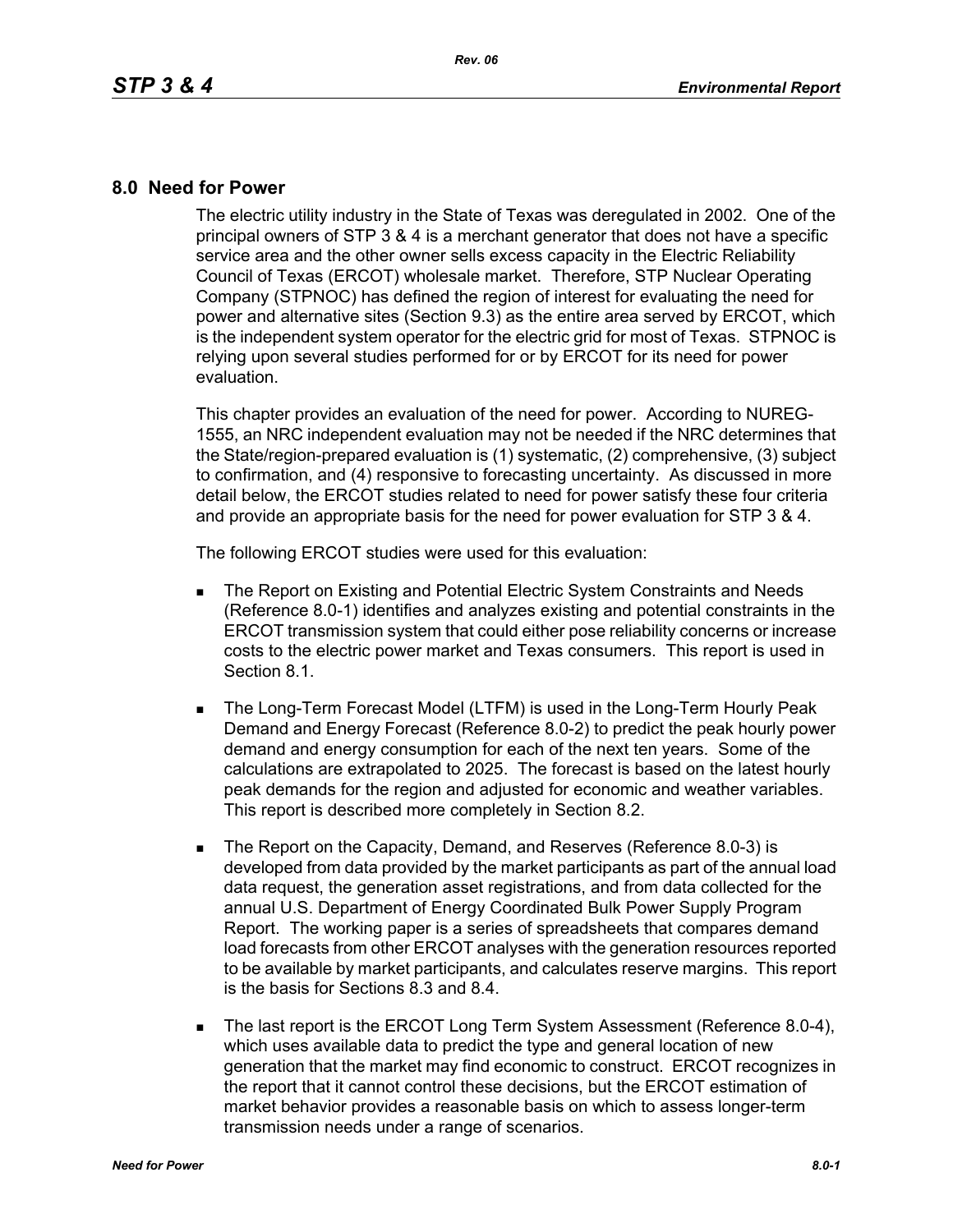Subsection 8.4.2 demonstrates that these reports satisfy the criteria in NUREG-1555 for a reliable independent evaluation of the need for power.

As described in Section 8.1, the owners of STP 3 & 4 are NINA and CPS Energy, who are both market participants in the ERCOT system. As such, they recognize ERCOT's legal responsibilities under Public Utility Commission of Texas (PUCT) oversight, and support ERCOT in achieving its vision and mission through the open and collaborative process involving electric industry members, customers, and regulators. NINA and CPS Energy endorse the ERCOT studies that were prepared to inform the PUCT, the Texas Legislature, the public, and the market participants. They accept the assumptions made in the studies and believe that ERCOT is providing valuable and accurate assessments of the ERCOT system for the benefit of all ERCOT members. One of the benefits of deregulation was to consolidate regional planning under a single entity with the expertise and resources necessary to accurately and efficiently ensure that the entire region was proceeding on a course that benefits everyone.

The remainder of this chapter provides the following information:

- A description of the project owners (Section 8.1)
- A description of the PUCT and ERCOT (Section 8.1)
- A discussion of the deregulation of electric generation in the State of Texas and associated market forces (Section 8.1)
- A description of the ERCOT studies and a discussion of the forecast for demand for power provided in those studies (including reserve margins specified by ERCOT) (Section 8.2)
- A discussion of the generation capacity in the ERCOT region (Section 8.3)
- Conclusions related to the need for power from STP 3&4 (Section 8.4)

## **8.0.1 References**

- 8.0-1 ERCOT Report on Existing and Potential Electric System Constraints and Needs, December 2006, available at http://www.ercot.com/news/presentations/2006/2006\_ERCOT\_Reports\_T ransmission Constraints and Needs.pdf.
- [8.0-2 2007 ERCOT Planning Long-Term Hourly Peak Demand and Energy](http://www.ercot.com/news/presentations/2007/2007_ERCOT_Planning_Long_Term_Hourly_Demand_Energy_Forecast_.pdf)  Forecast – May 8, 2007, available at http://www.ercot.com/news/presentations/2007/2007\_ERCOT\_Planning\_ Long\_Term\_Hourly\_Demand\_Energy\_Forecast\_.pdf.
- 8.0-3 Report on the Capacity, Demand, and Reserves in the ERCOT Region, May 2007, available at http://www.ercot.com/news/presentations/2007/07CDR05172007-final.xls.